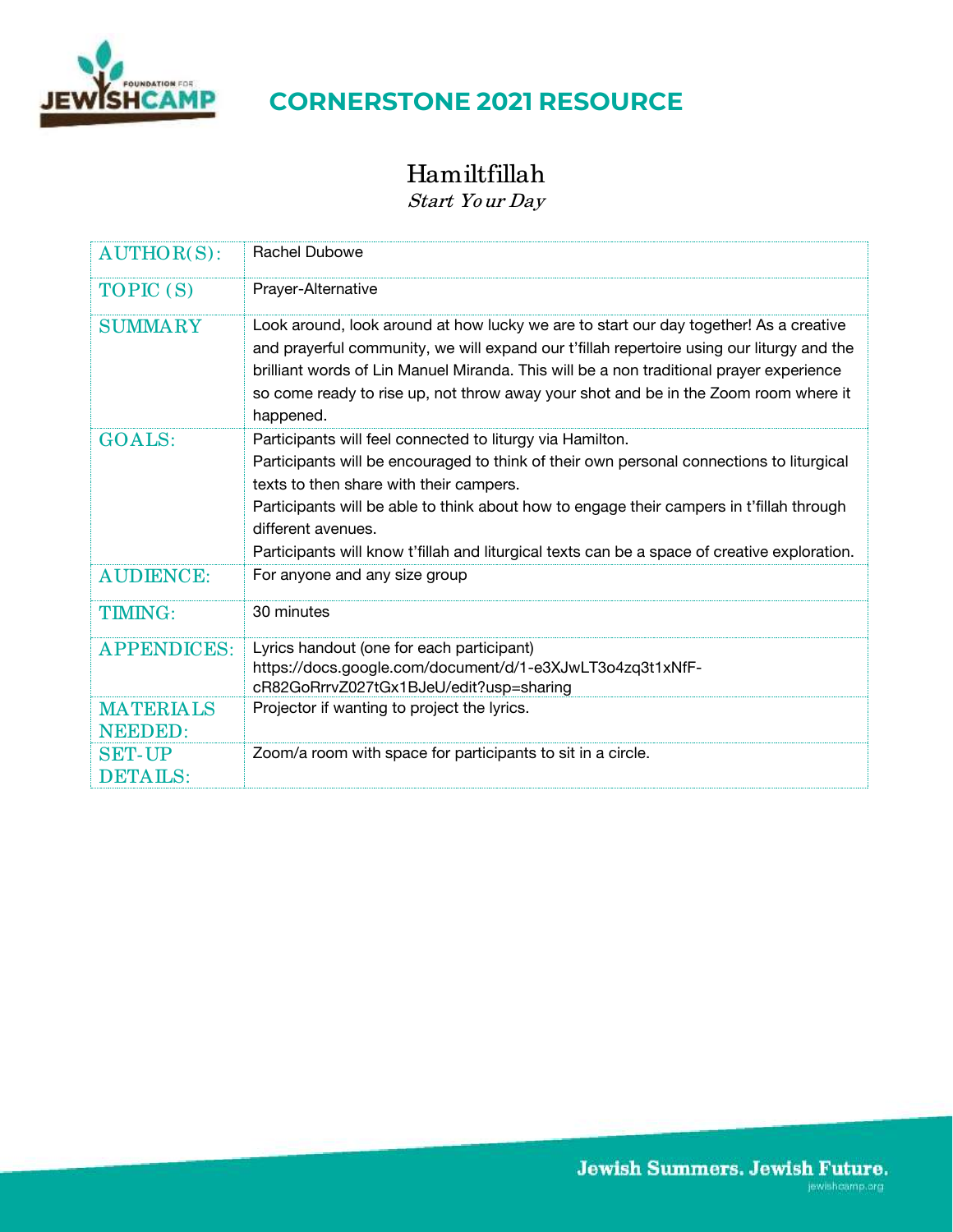

## **CORNERSTONE 2021 RESOURCE**

## SESSION TIMELINE:

- 00:00-00:10 Introduction
- $\bullet$  00:10-00:30 Hamiltfillah!

### SESSION O UTLINE:

00:00-00:10 Session leader will introduce the session and ask everyone to put their name, what camp they're from, where they currently are and their favorite Broadway show into the chat.

00:10-00:30 Session leader will take participants through a t'fillah inspired by the Broadway show Hamilton. Session leader will paste lyrics for each song in the chat. (If in person, session leader can hand out lyrics[-Appendix A\)](https://docs.google.com/document/u/0/d/1-e3XJwLT3o4zq3t1xNfF-cR82GoRrrvZ027tGx1BJeU/edit) **Introduction** I imagine death so much it feels more like a memory When's it gonna get me? In my sleep? Seven feet ahead of me? If I see it comin', do I run or do I let it be? Is it like a beat without a melody? See, I never thought I'd live past twenty Where I come from some get half as many Ask anybody why we livin' fast and we laugh, reach for a flask We have to make this moment last, that's plenty

Nsim Bcol Yom Look around, look around at how Lucky we are to be alive right now!

Ahava Rabbah It takes and it takes and it takes And we keep loving anyway We laugh and we cry And we break And we make our mistakes And if there's a reason I'm by her side When so many have tried Then I'm willing to wait for it I'm willing to wait for it